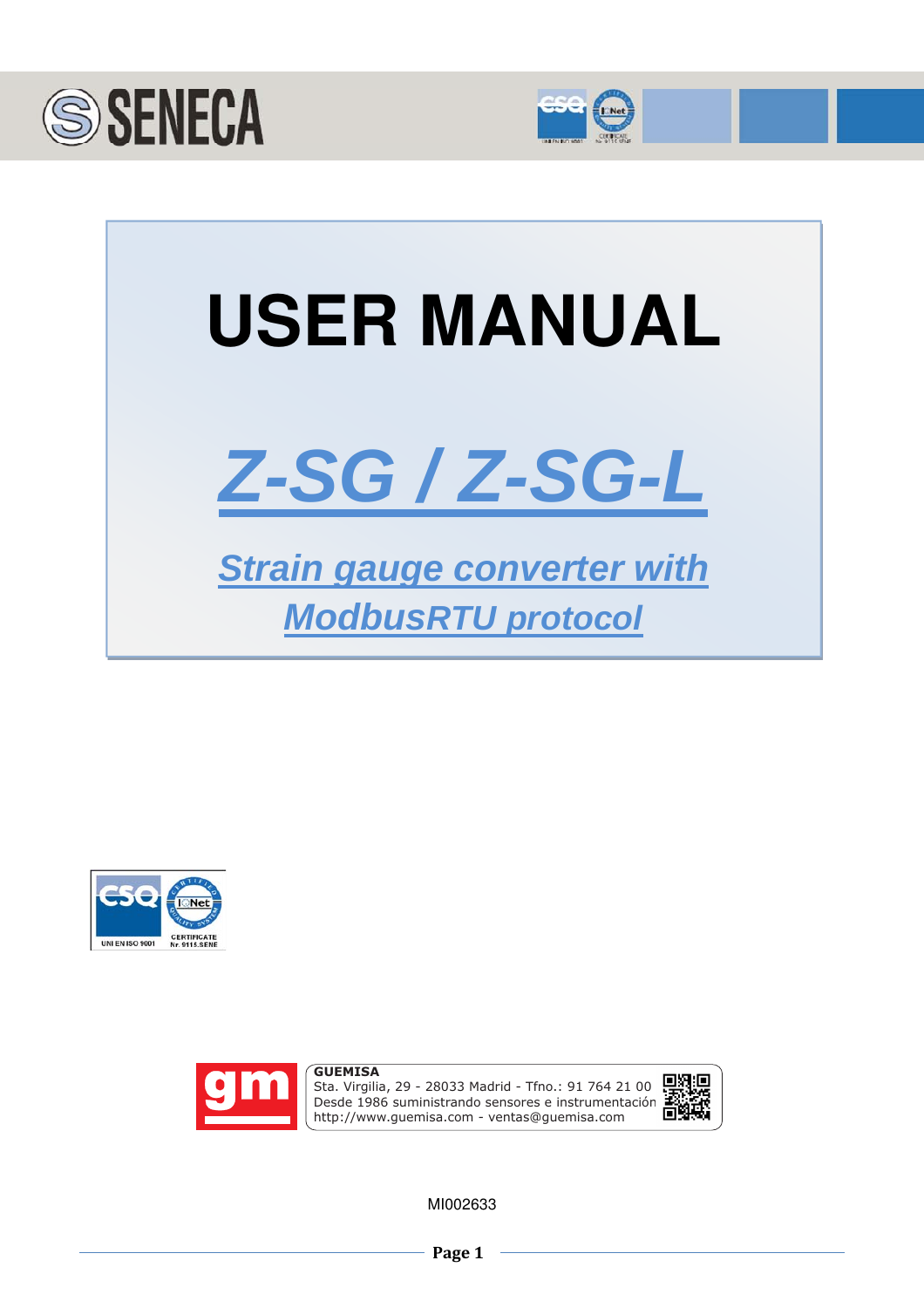**Non è stata trovata alcuna voce d'indice.**

# Seneca Z-PC Line modules: **Z-SG / Z-SG-L**

The Z-SG / Z-SG-L modules allows to manage the load cell signals and to process the weight value.

### **1. General characteristics**

- $\triangleright$  ADC with 24 bits resolution
- $\geq 4$  wires or 6 wires load cell measure mode
- Compression and Traction or only compression load mode
- NR 1 analog output configurable in Current or Voltage mode (only Z-SG model)
- $\triangleright$  Load cell sensitivity configurable from  $+1mV/V$  to  $+64mV/V$  or virtually every sensitivity
- $\triangleright$  Measure resolution configurable
- RS232 and RS485 port with Modbus RTU protocol
- $\triangleright$  Moving average filtering
- $\triangleright$  Digital input for Tare acquisition (only Z-SG model)
- General purpose Digital input (only Z-SG-L model)
- $\triangleright$  Digital output with one configurable weight threshold or "stable measure" condition
- Configuration of the module (node) address and baud-rate by Dip-Switches

### **2. Features**

| <b>ANALOG INPUT</b>                    |                                                                      |
|----------------------------------------|----------------------------------------------------------------------|
| <b>Number</b>                          | 1 (for one load cell: + Excitation, - Excitation, +Sense, - Sense, + |
|                                        | Signal, - Signal)                                                    |
| <b>Resolution</b>                      | 24bits                                                               |
| <b>Sampling frequency</b>              | Configurable between: 12.53Hz; 16.65Hz; 24.82Hz; 37.59Hz;            |
|                                        | 49.95Hz; 50.57Hz; 74.46Hz; 151.71Hz                                  |
| <b>Rejection</b>                       | 50Hz or 60Hz                                                         |
| <b>Accuracy</b>                        | Initial: $0.1\%$ of E.E.S.                                           |
|                                        | Linearity: 0.03% of E.E.S.                                           |
|                                        | Thermal stability: 25ppm/K                                           |
|                                        | EMI: $< 1\%$                                                         |
| <b>ANALOG OUTPUT (only Z-SG model)</b> |                                                                      |
| <b>Number</b>                          |                                                                      |
| <b>Accuracy</b>                        | 0.1% of output scale range                                           |
| Response time (10%-                    | 5 <sub>ms</sub>                                                      |
| $90\%$                                 |                                                                      |
| <b>Voltage-type OUT</b>                | Output scale range configurable between: 05V or 010V by Dip-         |
|                                        | Switches. Minimum resistance that can be connected: 2 $k\Omega$      |
| <b>Current-type OUT</b>                | Output scale range configurable between: 020mA or 420mA by           |
|                                        | Dip-Switches. Max resistance that can be connected: 500 $\Omega$     |
| <b>LOAD CELLS</b>                      |                                                                      |

| A load cell or more load cells (if they are parallel-connected) can be connected to the Z-SG |                                                                                                                                                                                                               |  |  |  |  |  |  |
|----------------------------------------------------------------------------------------------|---------------------------------------------------------------------------------------------------------------------------------------------------------------------------------------------------------------|--|--|--|--|--|--|
| module.                                                                                      |                                                                                                                                                                                                               |  |  |  |  |  |  |
| Load impedance                                                                               | Minimum impedance that can be connected: 87 $\Omega$ . This value can<br>be equivalent impedance of more parallel-connected load cells.<br>For example: up to 4 load cells (if each cell has input impedance: |  |  |  |  |  |  |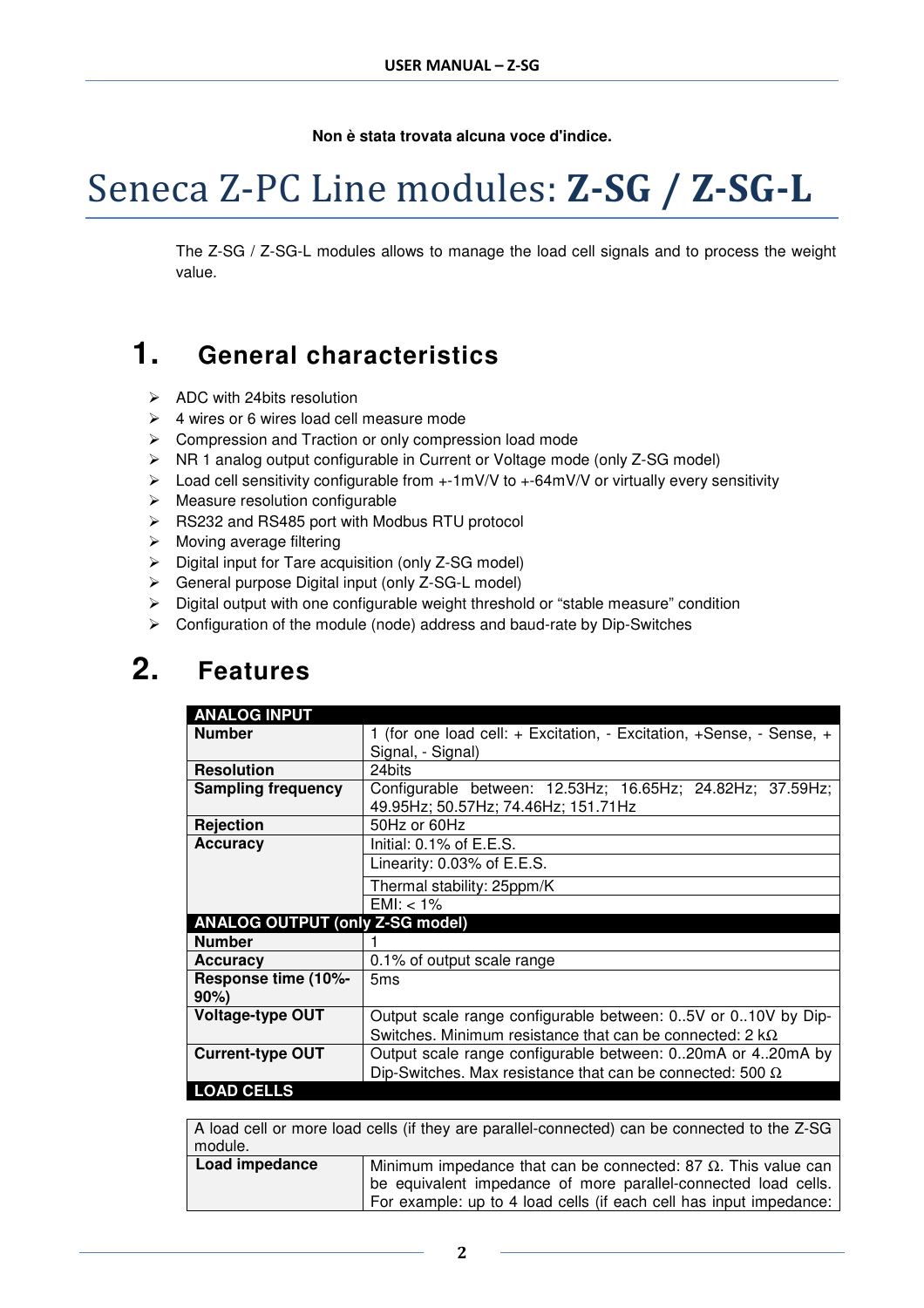|                            | 350 $\Omega$ ), up to 8 load cells (if each cell has input impedance: 1000 $\Omega$ )                                                                                |  |  |  |  |  |
|----------------------------|----------------------------------------------------------------------------------------------------------------------------------------------------------------------|--|--|--|--|--|
| <b>Cell sensitivity</b>    | Configurable between: ±1mV/V; ±2mV/V; ±4mV/V; ±8mV/V;<br>±16mV/V; ±32mV/V; ±64mV/V by Dip-Switches. Cell sensitivity can<br>be acquired by register (in alternative) |  |  |  |  |  |
| Internal load cell         | the #7 screw terminal (+Excitation) powers 5Vdc with reference to                                                                                                    |  |  |  |  |  |
| voltage supply             | the #10 screw terminal (-Excitation). The #8 screw terminal                                                                                                          |  |  |  |  |  |
|                            | (+Sense) reads "+Excitation", the #11 screw terminal (-Sense)                                                                                                        |  |  |  |  |  |
|                            | reads "-Excitation"                                                                                                                                                  |  |  |  |  |  |
| <b>CONNECTIONS</b>         |                                                                                                                                                                      |  |  |  |  |  |
| <b>RS485</b> interface     | <b>IDC10</b> connector                                                                                                                                               |  |  |  |  |  |
| <b>RS232 interface</b>     | Jack stereo 3.5mm connector: plugs into COMport                                                                                                                      |  |  |  |  |  |
| <b>PROTECTION</b>          |                                                                                                                                                                      |  |  |  |  |  |
|                            | This module provides inputs protection against the ESD (up to 4kV)                                                                                                   |  |  |  |  |  |
|                            | for every screw terminals                                                                                                                                            |  |  |  |  |  |
| <b>1500 Vac ISOLATIONS</b> |                                                                                                                                                                      |  |  |  |  |  |
|                            | Between: power supply, ModBUS RS485 and analog output, analog<br>input, digital input/output                                                                         |  |  |  |  |  |



| <b>POWER SUPPLY</b>   |                                              |
|-----------------------|----------------------------------------------|
| <b>Supply voltage</b> | $10 - 40$ Vdc or $19 - 28$ Vac (50Hz - 60Hz) |
| <b>Power</b>          | Max: 2W                                      |
| consumption           |                                              |

The power supply transformer necessary to supply the module must comply with EN60742 (Isolated transformers and safety transformers requirements). To protect the power supply, it is recommended to install a fuse.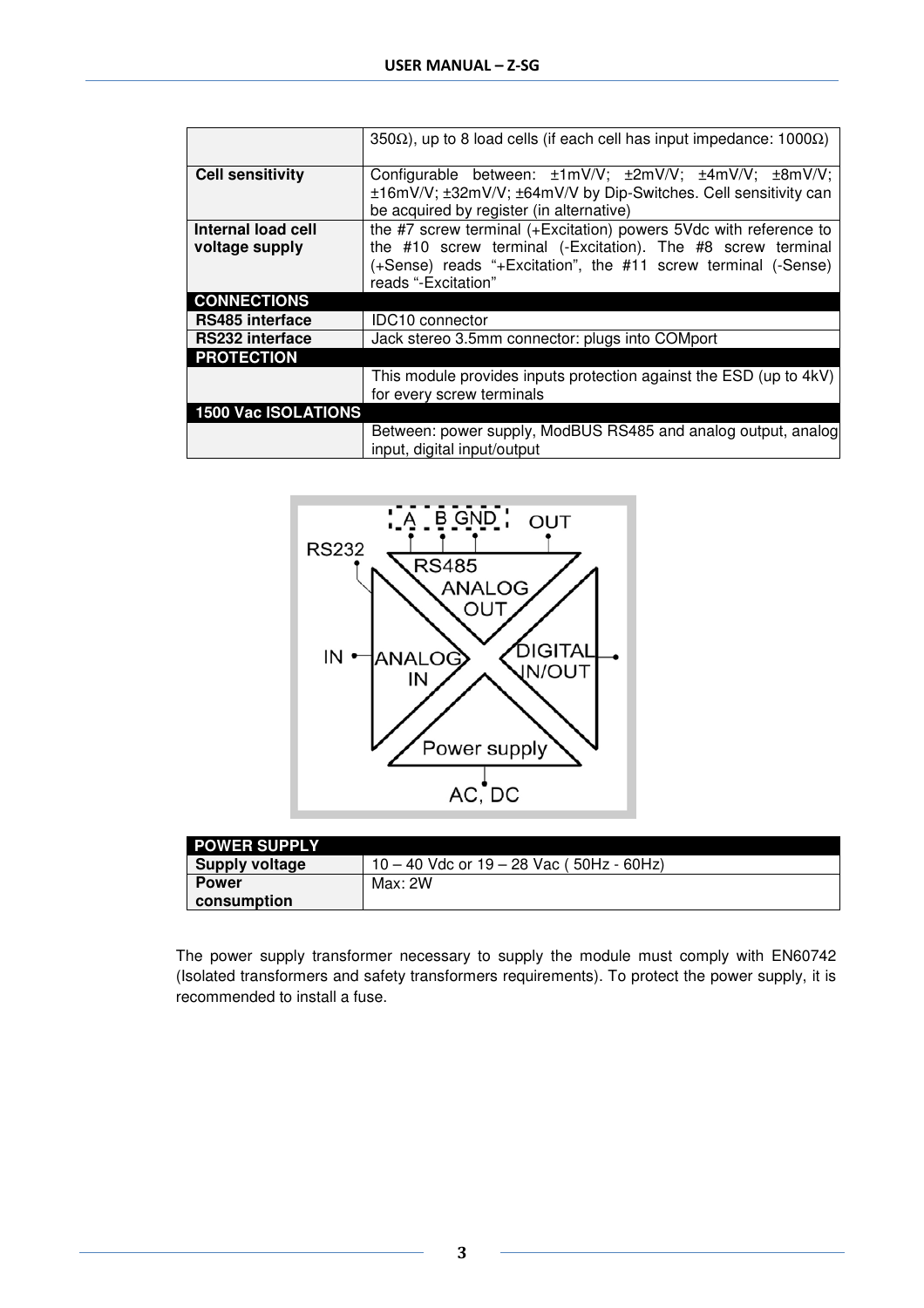### **3. Functioning and connections**

Z-SG / Z-SG-L setting parameters are: digital input/output, analog output, operating modality, load cell sensitivity. These parameters are settable only by Dip-Switches (except load cell sensitivity, settable by Dip-Switches and by bus communication).



#### **ANALOG INPUT**

| Input        | <b>Screw</b> | <b>Meaning</b>                   |
|--------------|--------------|----------------------------------|
|              | terminal     |                                  |
| + Excitation |              | Load cell power $(+)$            |
| + Sense      |              | Reading of load cell power $(+)$ |
| + Signal     |              | Load cell output signal $(+)$    |
| - Signal     | 12           | Load cell output signal (-)      |
| - Sense      | 11           | Reading of load cell power (-)   |
| - Excitation | 10           | Load cell power (-)              |

To connect the Z-SG / Z-SG-L to load cell in 4-wires modality:

**- short-circuit screw terminal 7 to screw terminal 8;**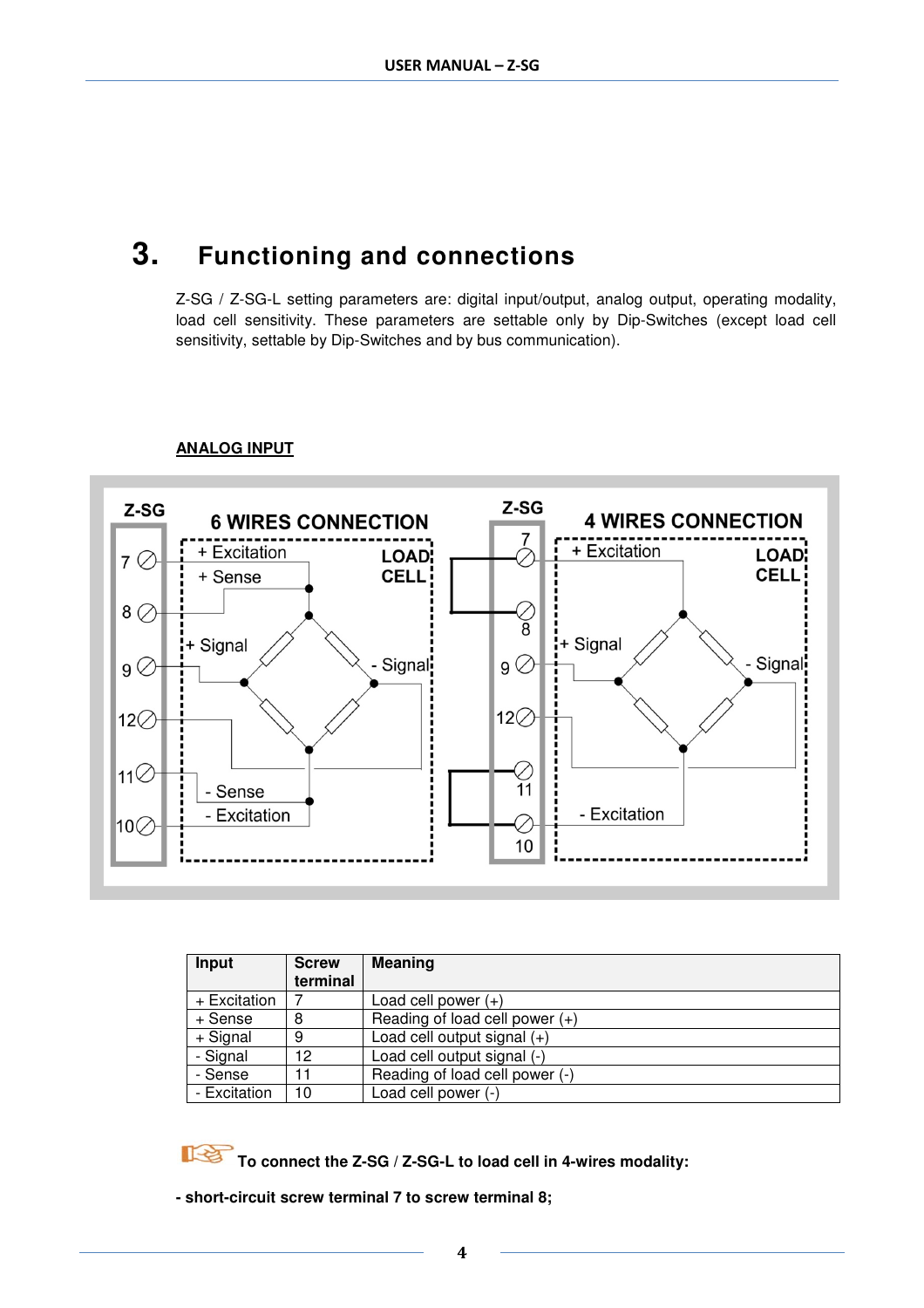#### **- short-circuit screw terminal 10 to screw terminal 11.**

Use shielded cables for connections.

### **ANALOG OUTPUT (ONLY Z-SG MODEL)**



"V" means voltmeter, "A" means amperemeter.

Z-SG module allows to associate net weight to the analog output value (and normalized netweight measure), as described in the following points:

- if technical net weight measure (reg.40064, 40065 FP) is less than min tech net-weight (reg.40050, 40051 FP): normalized net-weight measure (reg.40063) is equal to 0 and analog output is 0% (0V, 0mA, 4mA), available through screw terminals 4 and 5;
- if technical net weight measure (reg.40064, 40065 FP) is greater than max tech net-weight (reg.40052, 40053 FP): normalized net-weight measure (reg. 40063) is equal to 30000 and analog output is 100% (5V, 10V, 20mA), available through screw terminals 4 and 5;
- if technical net weight measure (reg.40064, 40065 FP) is between min tech net-weight and max tech net-weight, analog output (current/voltage) is directly proportional to the net weight measure and it is available through screw terminals 4 and 5.

#### **STABLE WEIGHT**

Z-SG / Z-SG-L module allows to detect when a weight is stable: weight stability information is available through bit40066.4 or through digital output.

In particular, a weight measure is stable if the weight variation of net weight (reg.40064, 40065), in a given time interval ("delta time", reg.40058), is less than weight interval ("delta weight", reg.40056, 40057 floating point).

### **DIGITAL INPUT OR DIGITAL OUTPUT**

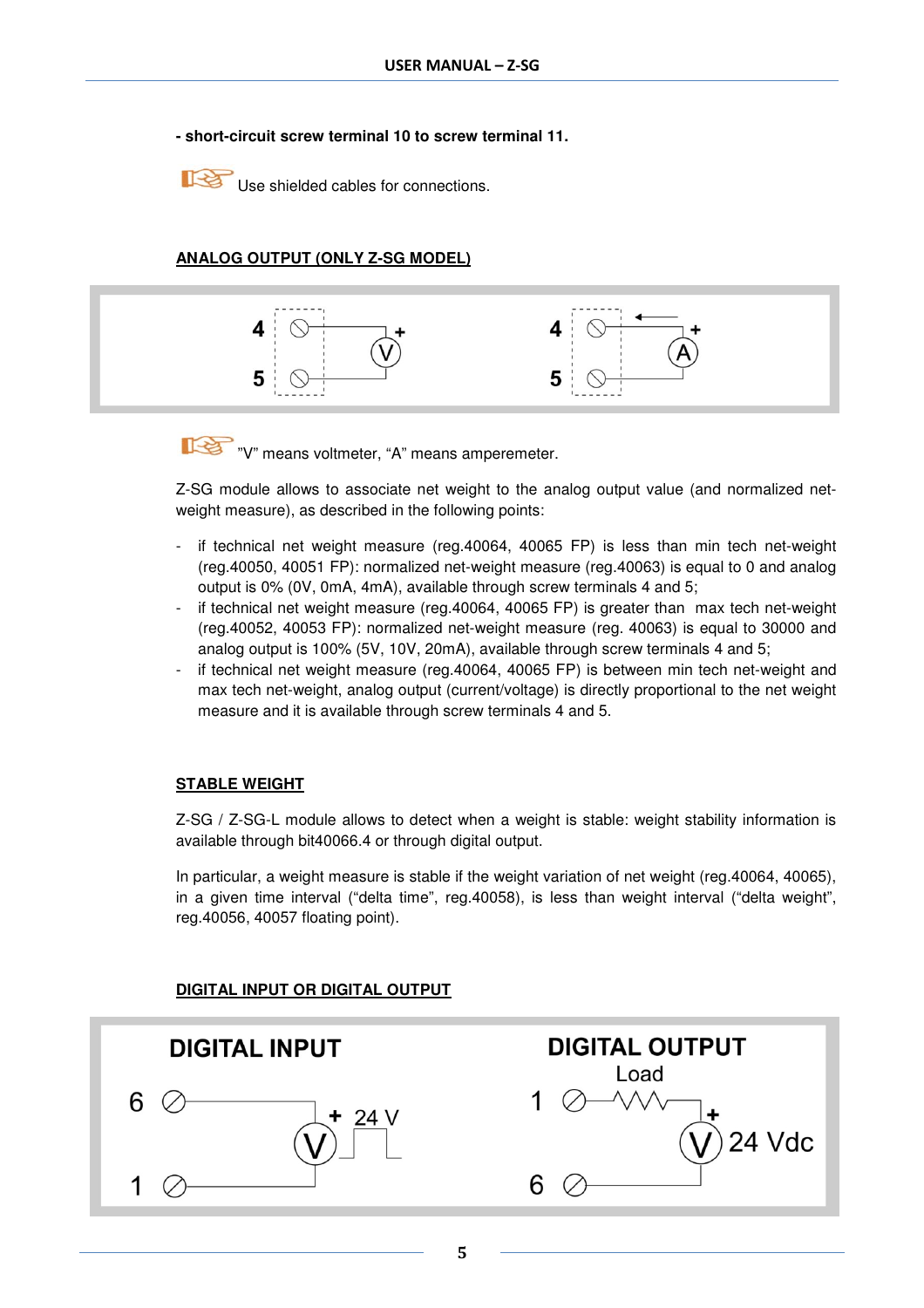**THE T**"V" means equivalent voltage generator.

Z-SG module allows to activate a digital input or (in alternative) a digital output only by Dip-Switch. In the Z-SG model the digital input allows to storage tare value and it can be always used in alternative to calibration button, in the Z-SG-L model the digital input can be used for acquire a general purpose input. Digital output allows to open/close a opto-isolated contact: to use this information, it is possible to connect a 24Vdc voltage generator with a series resistive load. In this way, if one of the following setting (selected by bit40059.[6:0]) occurs, there is a no zero current through resistive load (example: lamp).

- gross weight is greater than load cell end scale
- weight is stable and net weight is greater than Threshold
- weight is stable

### **Dip-switches table**

In the following tables: box without circle means Dip-Switch=0 (OFF state); box with circle means Dip-Switch=1 (ON state).

|   |           |   |                      |   |           | <b>BAUD-RATE (Dip-Switches: SW1)</b>                   |  |  |  |
|---|-----------|---|----------------------|---|-----------|--------------------------------------------------------|--|--|--|
|   | 2         |   | Meaning              |   |           |                                                        |  |  |  |
|   |           |   | Baud-rate=9600 Baud  |   |           |                                                        |  |  |  |
|   | $\bullet$ |   | Baud-rate=19200 Baud |   |           |                                                        |  |  |  |
|   |           |   |                      |   |           | Baud-rate=38400 Baud                                   |  |  |  |
|   |           |   |                      |   |           | Baud-rate=57600 Baud                                   |  |  |  |
|   |           |   |                      |   |           | <b>ADDRESS (Dip-Switches: SW1)</b>                     |  |  |  |
| 3 | 4         | 5 | 6<br>8<br>Meaning    |   |           |                                                        |  |  |  |
|   |           |   |                      |   |           | Address and Baud-Rate are acquired from memory(EEPROM) |  |  |  |
|   |           |   |                      |   | $\bullet$ | Address=1                                              |  |  |  |
|   |           |   |                      |   |           | Address=2                                              |  |  |  |
|   |           |   |                      | ٠ | $\bullet$ | Address=3                                              |  |  |  |
|   |           |   |                      |   |           | Address=4                                              |  |  |  |
| x | x         | X |                      | x | x         | .                                                      |  |  |  |
|   |           |   |                      |   | ٠         | Address=63                                             |  |  |  |

### **DIGITAL INPUT/OUTPUT (Dip-Switches: SW2)**

|           |                                               | Meaning                                                                          |  |  |  |
|-----------|-----------------------------------------------|----------------------------------------------------------------------------------|--|--|--|
|           |                                               | Digital input. Calibration button (used during calibration procedure) is enabled |  |  |  |
|           |                                               | Digital output                                                                   |  |  |  |
|           | <b>ANALOG OUTPUT (Dip-Switches: SW2)</b>      |                                                                                  |  |  |  |
| 2         | 3                                             | Meaning                                                                          |  |  |  |
|           |                                               | Output scale range=010V                                                          |  |  |  |
|           | $\bullet$                                     | Output scale range=05V                                                           |  |  |  |
| $\bullet$ | Output scale range=020mA                      |                                                                                  |  |  |  |
|           | Output scale range=420mA                      |                                                                                  |  |  |  |
|           | <b>OPERATING MODALITY (Dip-Switches: SW2)</b> |                                                                                  |  |  |  |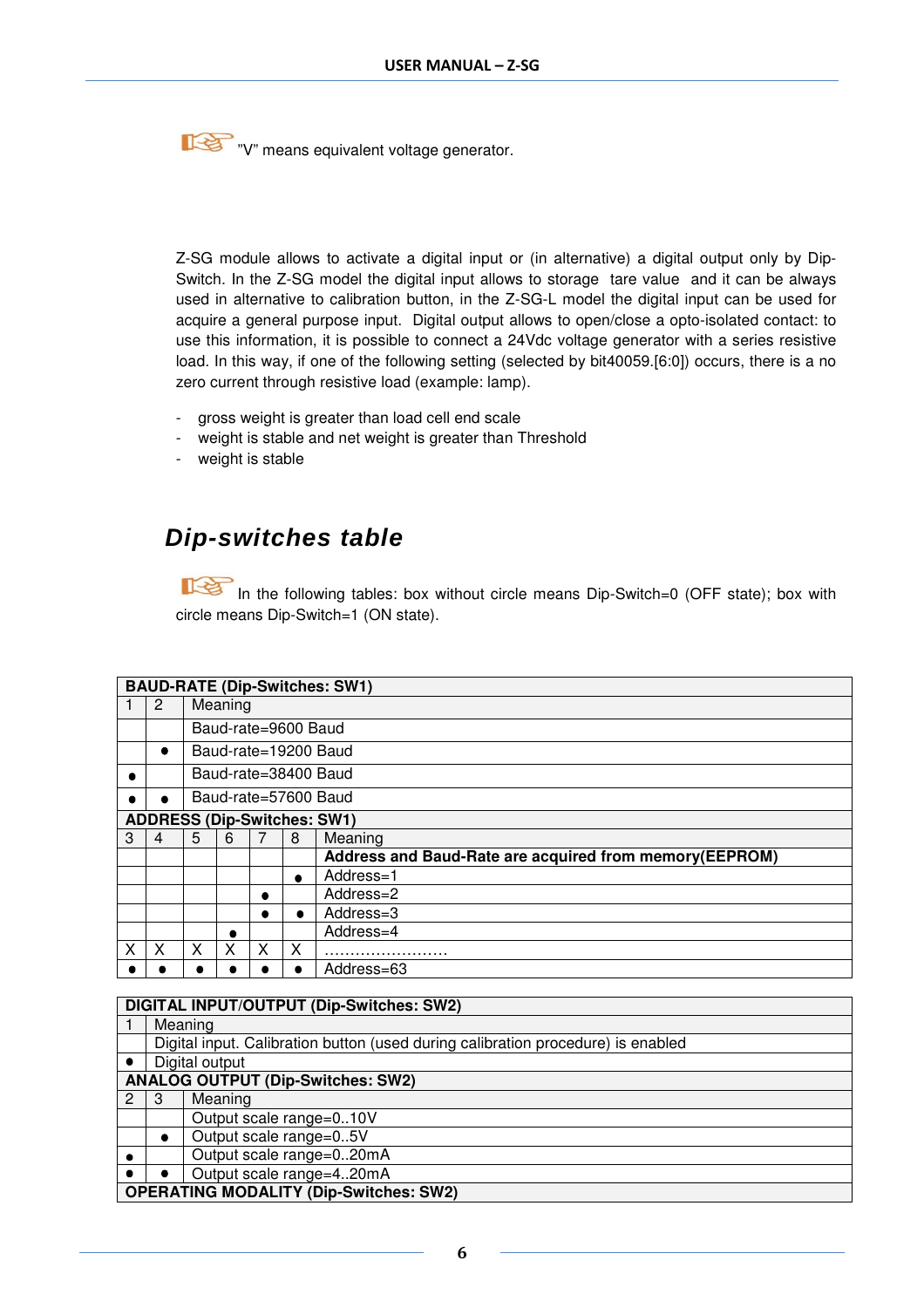| $\overline{4}$ | 5         | Meaning |                                                                                                                                      |  |  |  |
|----------------|-----------|---------|--------------------------------------------------------------------------------------------------------------------------------------|--|--|--|
|                |           |         | Factory calibration                                                                                                                  |  |  |  |
|                | $\bullet$ |         | Calibration with known weight                                                                                                        |  |  |  |
|                |           |         | Factory calibration using calibration button (or digital input)                                                                      |  |  |  |
|                |           |         | Calibration with known weight using calibration button (or digital input)                                                            |  |  |  |
|                |           |         |                                                                                                                                      |  |  |  |
|                |           |         |                                                                                                                                      |  |  |  |
|                |           |         |                                                                                                                                      |  |  |  |
|                |           |         | <b>LOAD CELL SENSITIVITY (Dip-Switches: SW2)</b>                                                                                     |  |  |  |
| 6              |           | 8       | Meaning                                                                                                                              |  |  |  |
|                |           |         | $±1$ mV/V                                                                                                                            |  |  |  |
|                |           | ٠       | $±2$ mV/V                                                                                                                            |  |  |  |
|                |           |         | $±4$ mV/V                                                                                                                            |  |  |  |
|                |           | ٠       | ± 8mV/V                                                                                                                              |  |  |  |
|                |           |         | $±16$ mV/V                                                                                                                           |  |  |  |
|                |           | ٠       | $±32$ mV/V                                                                                                                           |  |  |  |
|                |           |         | $\pm 64$ mV/V                                                                                                                        |  |  |  |
|                |           |         | The module acquires load cell sensitivity from register 40044, 40045 (FP): in this case,<br>real numbers for sensitivity are allowed |  |  |  |
|                |           |         |                                                                                                                                      |  |  |  |

| <b>RS485 TERMINATOR (Dip-Switches: SW3)</b> |                           |  |  |  |
|---------------------------------------------|---------------------------|--|--|--|
|                                             | Meaning                   |  |  |  |
|                                             | RS485 terminator disabled |  |  |  |
| RS485 terminator enabled                    |                           |  |  |  |

# **4. RS485 Register table**

Generic parameters of Z-SG/Z-SG-L module are shown in the following table.

| <b>Name</b>                   | Range                                                                                            | Interpretation of<br>register | R/W | <b>Default</b>        | <b>Address</b> |
|-------------------------------|--------------------------------------------------------------------------------------------------|-------------------------------|-----|-----------------------|----------------|
| MachinelD                     |                                                                                                  | MSB, LSB                      | R.  |                       | 40001          |
|                               | Id Code (Module ID)                                                                              |                               |     | 0x17 (23)<br>decimal) | Bit [15:8]     |
|                               | Ext Rev (Module version)                                                                         |                               |     |                       | Bit [7:0]      |
| <b>FWREV</b>                  |                                                                                                  | Word                          | R.  |                       | 40002          |
|                               | Firmware Code                                                                                    |                               |     |                       |                |
| <b>ADC</b><br><b>POLARITY</b> |                                                                                                  | Word                          | R/W |                       | 40003          |
|                               | ADC POLARITY: if it is 0, the ADC is bipolar; if it is 1, is<br>unipolar                         |                               |     |                       |                |
| <b>Status</b>                 |                                                                                                  | Bit                           | R/W |                       | 40066          |
|                               | These bits aren't used                                                                           |                               |     | 0                     | Bit [15:7]     |
|                               | $Z-SG-L$ MODEL: $0=$ digital input is low, $1=$ digital input is<br>high<br>Z-SG MODEL: not used |                               |     | $\mathbf{0}$          | Bit 6          |
|                               | Not used                                                                                         |                               |     | 0                     | Bit 5          |
|                               | Weight stability. 0=weight is not stable; 1=weight is stable                                     |                               |     | $\mathbf{0}$          | Bit 4          |
|                               | Tare-value storage in RAM memory. 0=no operation;<br>1=save the tare value                       |                               |     | $\Omega$              | Bit 3          |
|                               | 0=gross weight is greater than tare-value saved in                                               |                               |     | $\Omega$              | Bit 2          |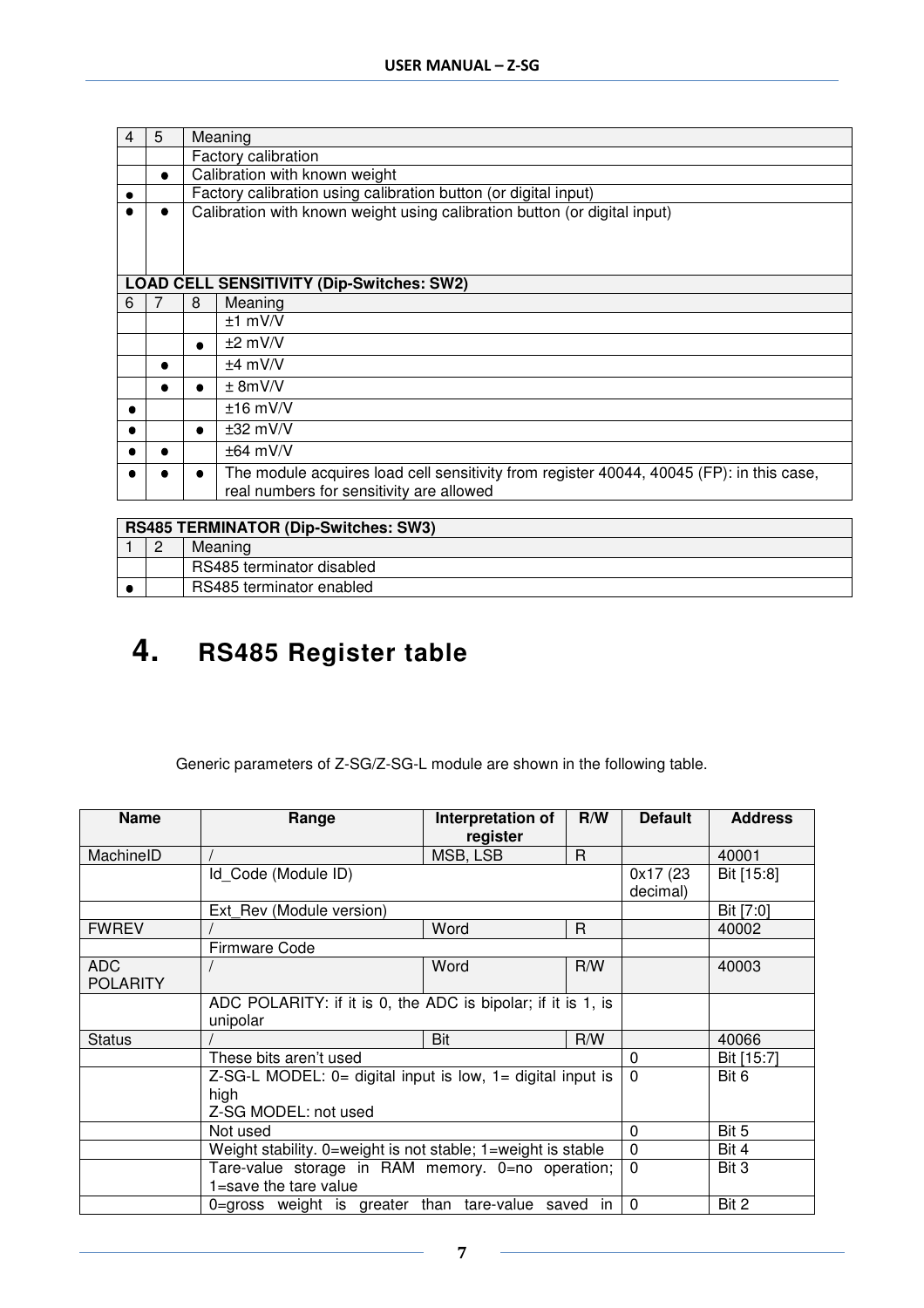|                            | memory;                                                                                                          |             |                    |
|----------------------------|------------------------------------------------------------------------------------------------------------------|-------------|--------------------|
|                            | 1=gross weight is less than tare-value saved in memory<br>0=gross weight is less than load cell end scale;       | $\mathbf 0$ | Bit 1              |
|                            | 1=gross weight is greater than load cell end scale                                                               |             |                    |
|                            | 0=net weight is less than Threshold (reg.40054, 40055                                                            | $\mathbf 0$ | Bit 0              |
|                            | FP) or weight measure is not stable                                                                              |             |                    |
|                            | 1=net weight is greater than Threshold (reg.40054, 40055                                                         |             |                    |
|                            | FP) and weight measure is stable                                                                                 |             |                    |
|                            |                                                                                                                  |             |                    |
|                            |                                                                                                                  |             |                    |
|                            |                                                                                                                  |             |                    |
| Command                    | R/W<br>Bit                                                                                                       |             | 40068              |
|                            | Reset of module, if reg.40068=0xABAC=43948;<br>save value-tare in RAM memory,                                    | $\Omega$    |                    |
|                            | if reg.40068=0xC1BA=49594 (equivalent command to                                                                 |             |                    |
|                            | bit40066.1=1);                                                                                                   |             |                    |
|                            | save standard weight in EEPROM memory,                                                                           |             |                    |
|                            | if reg.40068=0xC60C=50700                                                                                        |             |                    |
|                            | save value-tare in EEPROM and RAM memory,<br>if reg.40068=0xC2FA=49914                                           |             |                    |
| Dip-Switch                 | Bit<br>R                                                                                                         |             | 40067              |
| <b>Status</b>              |                                                                                                                  |             |                    |
|                            | Switch1 of "SW1" state.<br>Bit40067.15=0 corresponds to                                                          | $\sqrt{ }$  | <b>Bit 15</b>      |
|                            | Switch1="0", bit40067.15=1 corresponds to Switch1="1"                                                            |             |                    |
|                            | Switch2 of "SW1" state.<br>Bit40067.14=0 corresponds to                                                          |             | <b>Bit 14</b>      |
|                            | Switch2="0", bit40067.14=1 corresponds to Switch2="1"<br>Switch3 of "SW1" state.<br>Bit40067.13=0 corresponds to | $\prime$    | <b>Bit 13</b>      |
|                            | Switch3="0", bit40067.13=1 corresponds to Switch3="1"                                                            |             |                    |
|                            | Switch4 of "SW1" state.<br>Bit40067.12=0 corresponds to                                                          | $\prime$    | <b>Bit 12</b>      |
|                            | Switch4="0", bit40067.12=1 corresponds to Switch4="1"                                                            |             |                    |
|                            | Switch5 of "SW1" state.<br>Bit40067.11=0 corresponds to<br>Switch5="0", bit40067.11=1 corresponds to Switch5="1" | $\sqrt{2}$  | <b>Bit 11</b>      |
|                            | Switch6 of "SW1" state.<br>Bit40067.10=0 corresponds to                                                          |             | <b>Bit 10</b>      |
|                            | Switch6="0", bit40067.10=1 corresponds to Switch6="1"                                                            |             |                    |
|                            | Switch7 of "SW1" state.<br>Bit40067.9=0 corresponds to                                                           |             | Bit 9              |
|                            | Switch7="0", bit40067.9=1 corresponds to Switch7="1"                                                             |             |                    |
|                            | Switch8 of "SW1" state.<br>Bit40067.8=0 corresponds to<br>Switch8="0", bit40067.8=1 corresponds to Switch8="1"   |             | Bit 8              |
|                            | Switch1 of "SW2" state.<br>Bit40067.7=0 corresponds to                                                           |             | Bit 7              |
|                            | Switch1="0", bit40067.7=1 corresponds to Switch1="1"                                                             |             |                    |
|                            | Switch2 of "SW2" state.<br>Bit40067.6=0 corresponds to                                                           |             | Bit 6              |
|                            | Switch2="0", bit40067.6=1 corresponds to Switch2="1"<br>Switch3 of "SW2" state.                                  |             | $\overline{Bit 5}$ |
|                            | Bit40067.5=0 corresponds to<br>Switch3="0", bit40067.5=1 corresponds to Switch3="1"                              |             |                    |
|                            | Switch4 of "SW2" state.<br>Bit40067.4=0 corresponds to                                                           |             | Bit 4              |
|                            | Switch4="0", bit40067.4=1 corresponds to Switch4="1"                                                             |             |                    |
|                            | Switch5 of "SW2" state.<br>Bit40067.3=0 corresponds to                                                           |             | Bit 3              |
|                            | Switch5="0", bit40067.3=1 corresponds to Switch5="1"                                                             |             |                    |
|                            | Switch6 of "SW2" state.<br>Bit40067.2=0 corresponds to<br>Switch6="0", bit40067.2=1 corresponds to Switch6="1"   | $\prime$    | Bit 2              |
|                            | Switch7 of "SW2" state.<br>Bit40067.1=0 corresponds to                                                           | $\prime$    | Bit 1              |
|                            | Switch7="0", bit40067.1=1 corresponds to Switch7="1"                                                             |             |                    |
|                            | Switch8 of "SW2" state.<br>Bit40067.0=0 corresponds to                                                           | $\prime$    | Bit 0              |
|                            | Switch8="0", bit40067.0=1 corresponds to Switch8="1"                                                             |             |                    |
| Sampling Freq<br>Rejection | Word<br>R/W                                                                                                      |             | 40060              |
|                            | The value of reg.40060 relates to one of the configuration                                                       | 0x0052      |                    |
|                            | shown in the following table, for sampling frequency, 50Hz                                                       |             |                    |
|                            | rejection and 60Hz rejection. As you can see, only a few                                                         |             |                    |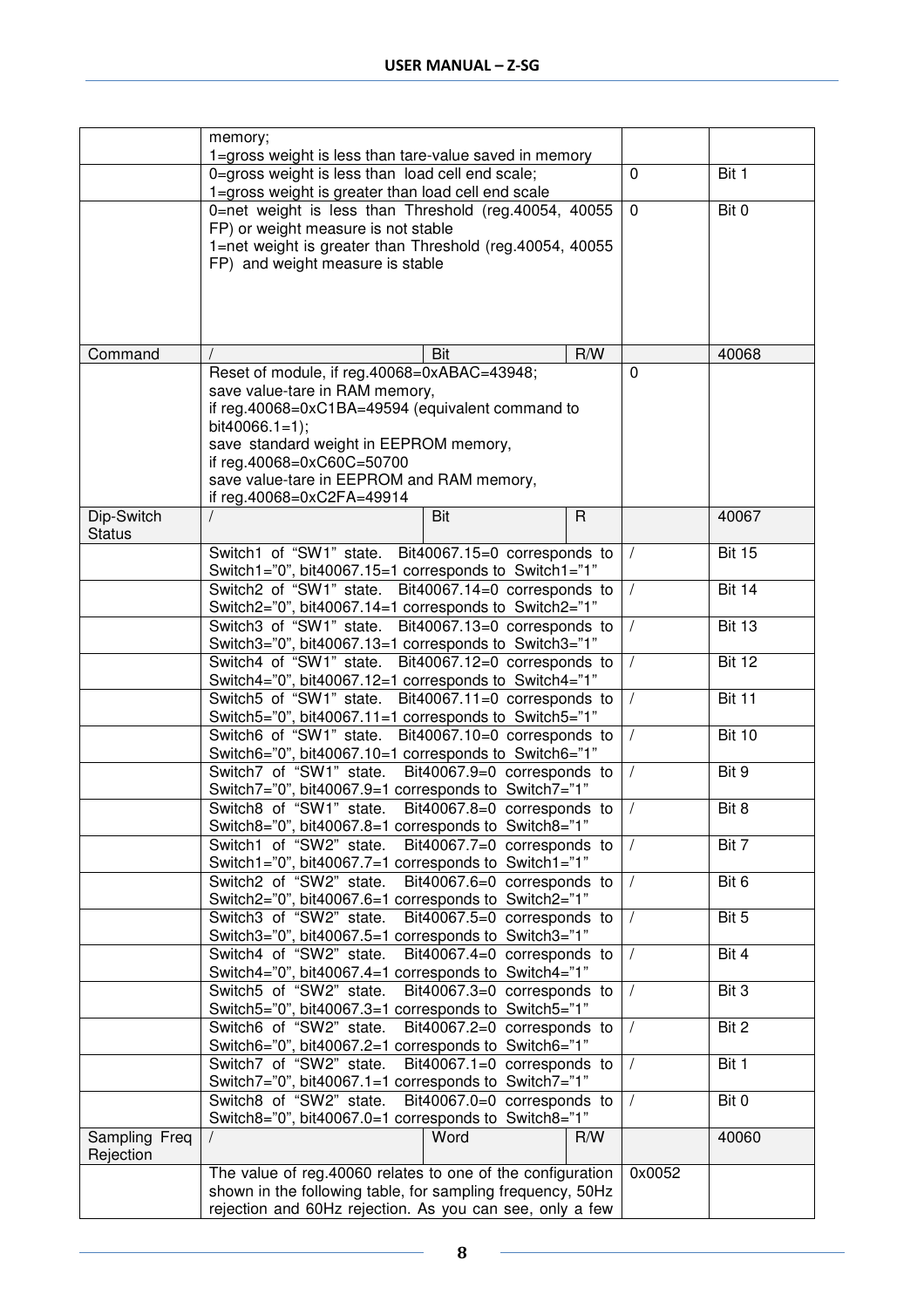| register (40060) values are allowed |  |
|-------------------------------------|--|

| Register (40060) value |         | Sampling frequency | 50Hz rejection | 60Hz rejection |
|------------------------|---------|--------------------|----------------|----------------|
| 0x                     | decimal | (Hz)               |                |                |
| 001B                   | 27      | 151.71             | <b>NO</b>      | ΝO             |
| 0037                   | 55      | 74.46              | <b>NO</b>      | ΝO             |
| 0052                   | 82      | 49.95              | <b>YES</b>     | <b>YES</b>     |
| 006D                   | 109     | 37.59              | <b>NO</b>      | <b>YES</b>     |
| 009B                   | 155     | 50.57              | ΝO             | ΝO             |
| 00B7                   | 183     | 24.82              | <b>YES</b>     | ΝO             |
| 00D <sub>2</sub>       | 210     | 16.65              | YES            | YES            |
| 00ED                   | 237     | 12.53              | ΝO             | <b>YES</b>     |

| Resolution          |                                                                       | Bit  | R/W        |            | 40059         |
|---------------------|-----------------------------------------------------------------------|------|------------|------------|---------------|
|                     | 0=resolution value is acquired from bit[14:8]; 1=resolution $\vert$ 0 |      |            |            | <b>Bit 15</b> |
|                     | is equal to 24bits                                                    |      |            |            |               |
|                     | Resolution value (needs to be multiplied by 1000), if   30            |      |            | Bit [14:8] |               |
|                     | bit40059.15=0                                                         |      |            |            |               |
| <b>Number</b><br>Of | Between: 1; 100                                                       | Word | R/W        |            | 40061         |
| Samples             |                                                                       |      |            |            |               |
|                     | These bits aren't used                                                |      | Bit [15:8] |            |               |
|                     | Number of samples to execute the moving average of                    |      |            | 100        | Bit [7:0]     |
|                     | weight. Registers 40064 and 40065 contain the result of               |      |            |            |               |
|                     | moving average (floating point weight)                                |      |            |            |               |

To choose the number of samples, see the following table.

| Number of samples       | Weight measure stability | Weight measure speed |  |
|-------------------------|--------------------------|----------------------|--|
| High values (up to 100) | <b>Better</b>            | Worst                |  |
| Low values (up to 1)    | Worst                    | <b>Better</b>        |  |

| <b>Address</b><br>Parity |                                                                                                                                   | MSB, LSB | R/W        |  | 40004      |
|--------------------------|-----------------------------------------------------------------------------------------------------------------------------------|----------|------------|--|------------|
|                          | Address for RS485 (address of module/node if parameters  <br>are configurated by memory modality): from $0x01=1$ to<br>$0xFF=255$ |          |            |  | Bit [15:8] |
|                          | Parity for RS485: 0=there isn't; 1=even parity; 2=odd $\vert$ 0<br>parity                                                         |          |            |  | Bit [7:0]  |
| <b>Baudrate</b><br>Delay |                                                                                                                                   | MSB, LSB | R/W        |  | 40005      |
|                          | Baud-rate for RS485 (baud-rate of module/node if<br>parameters are configurated by memory<br>$0=4800;$ 1=9600; 2=19200;           | 38400    | Bit [15:8] |  |            |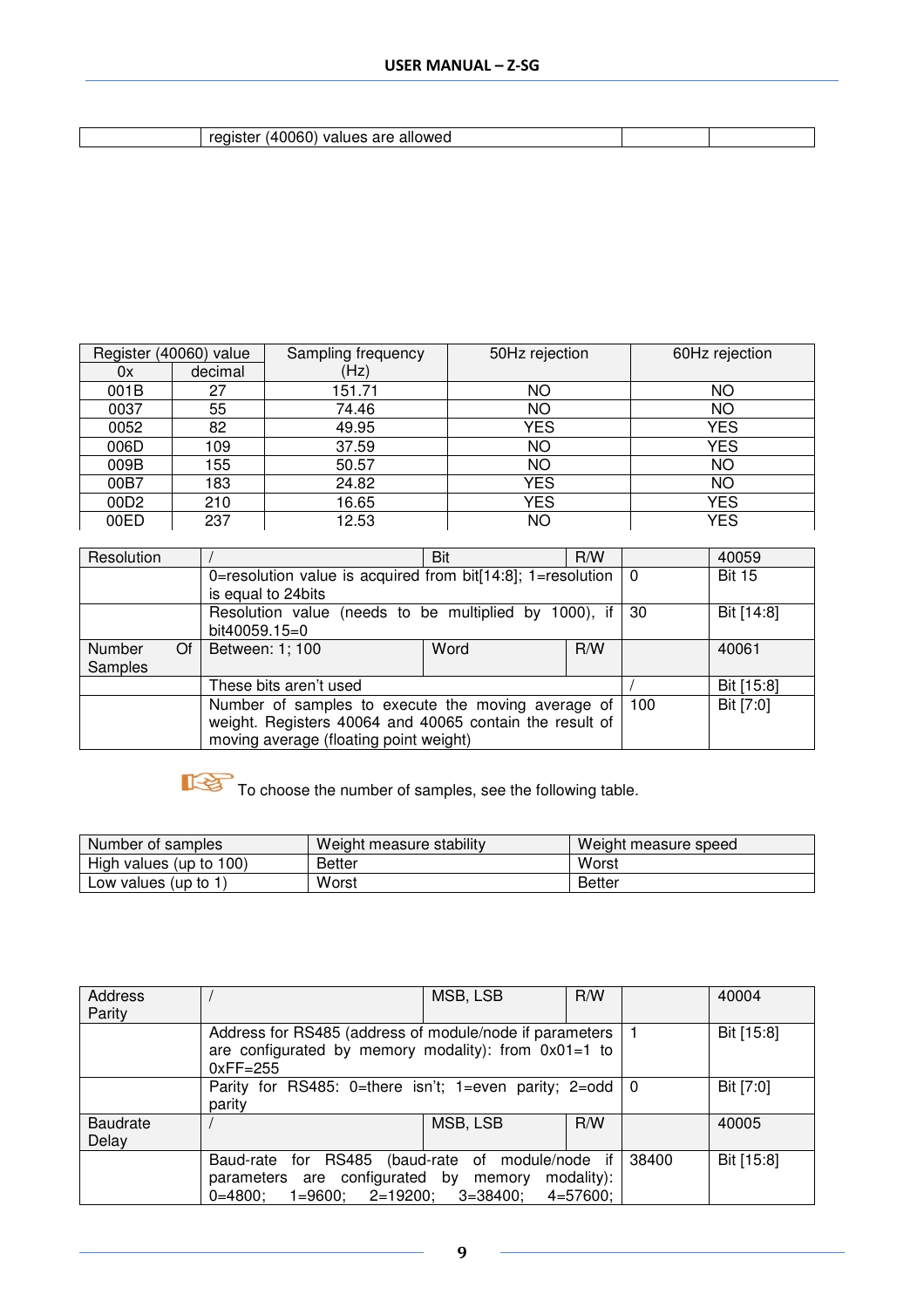| 5=115200; 6=1200; 7=2400                                                                                                                                                                                                              |           |
|---------------------------------------------------------------------------------------------------------------------------------------------------------------------------------------------------------------------------------------|-----------|
| Delay for RS485 (delay of communication response: it $\vert$ 0<br>represents the number of the pauses(*) between the end<br>of Rx message and the start of $Tx$ message): from $0x00=0$<br>to $0xFF=255$<br>$(*)1$ pause=6 characters | Bit [7:0] |

### Load-cell configuration parameters are shown in the following table.

| Sensitivity<br><b>MSW</b>     |                                                                                                                                                                            | FP32bit MSW                      | R/W |                                 | 40044 |
|-------------------------------|----------------------------------------------------------------------------------------------------------------------------------------------------------------------------|----------------------------------|-----|---------------------------------|-------|
| Sensitivity<br><b>LSW</b>     |                                                                                                                                                                            | FP32bit LSW                      | R/W |                                 | 40045 |
|                               | If Dip-Switches SW2-7 is "ON", SW2-8 is "ON", SW2-9 is<br>"ON", the module acquires sensitivity [mV/V] from these<br>registers (reg.40044, 40045 FP)                       |                                  |     | $2$ [mV/V]                      |       |
| Load cell end<br>scale MSW    |                                                                                                                                                                            | FP32bit MSW                      | R/W |                                 | 40046 |
| Load cell end<br>scale LSW    |                                                                                                                                                                            | FP32bit LSW                      | R/W |                                 | 40047 |
|                               | If load cell end scale is known, switch Dip-Switches SW2-4<br>to OFF and SW2-5 to OFF. In this case, reg. 40046,<br>40047 (FP) is the load cell end scale [mg, g, kg, etc] | 10000<br>[mg,<br>g,<br>kg, etc…] |     |                                 |       |
| weight<br>Known<br><b>MSW</b> |                                                                                                                                                                            | FP32bit MSW                      | R/W |                                 | 40048 |
| weight<br>Known<br><b>LSW</b> |                                                                                                                                                                            | FP32bit LSW                      | R/W |                                 | 40049 |
|                               | If load cell end scale is unknown, switch Dip-Switches<br>SW2-4 to OFF and SW2-5 to ON. In this case, reg. 40048,<br>40049 (FP) is the known weight [mg, g, kg, etc]       |                                  |     | 10000<br>[mg,<br>g,<br>kg, etc] |       |

Net-weight parameters are shown in the following table.

| Tech<br>net-<br>weight<br>measure MSW |                                                                                                                                                                | FP32bit MSW | R   |                          | 40064 |
|---------------------------------------|----------------------------------------------------------------------------------------------------------------------------------------------------------------|-------------|-----|--------------------------|-------|
| Tech<br>net-<br>weight<br>measure LSW |                                                                                                                                                                | FP32bit LSW | R.  |                          | 40065 |
|                                       | Technical net weight measure [mg, g, kg, etc]                                                                                                                  |             |     |                          |       |
| Norm<br>net-<br>weight<br>measure     | <b>ADC</b><br>Depending<br>the<br>on<br>polarity                                                                                                               | Word        | R.  |                          | 40063 |
|                                       | Normalized net weight measure.<br>If bipolar, the value is from $-30000$ to $+30000$<br>If unipolar, the value is from 0 to $+60000$<br>(see the ADC polarity) |             |     |                          |       |
| Min tech net-<br>weight MSW           |                                                                                                                                                                | FP32bit MSW | R/W |                          | 40052 |
| Min tech net-<br>weight LSW           |                                                                                                                                                                | FP32bit LSW | R/W |                          | 40053 |
|                                       | Min technical net weight. It corresponds to the analog<br>output start scale (settable by Dip-Switches: 0V, 0mA,                                               |             |     | 0<br>[mg, g,<br>kg, etc] |       |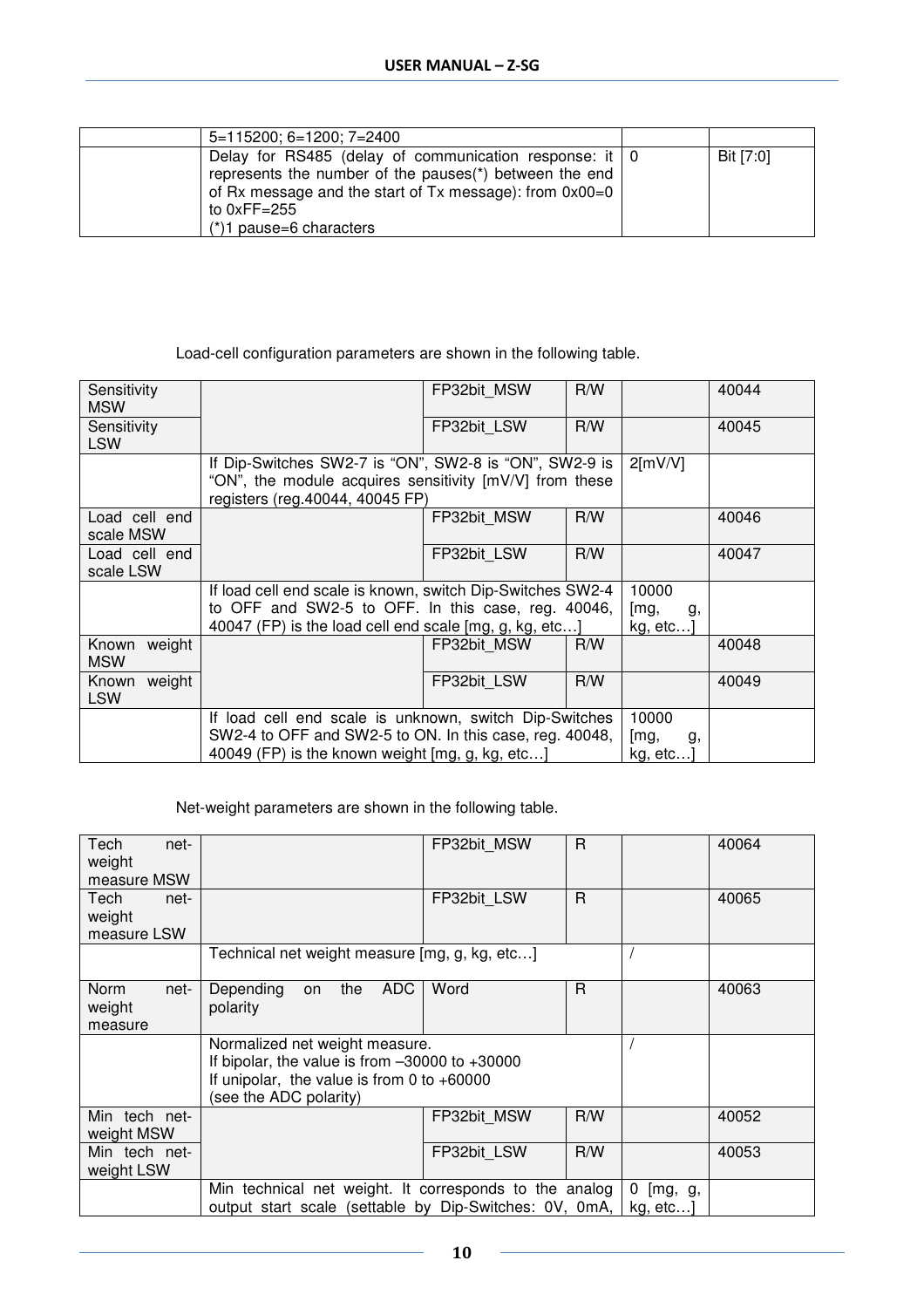|                             | 4mA                                                                                                                     |             |     |                                |       |
|-----------------------------|-------------------------------------------------------------------------------------------------------------------------|-------------|-----|--------------------------------|-------|
| Max tech net-<br>weight MSW |                                                                                                                         | FP32bit MSW | R/W |                                | 40050 |
| Max tech net-<br>weight LSW |                                                                                                                         | FP32bit LSW | R/W |                                | 40051 |
|                             | Max technical net weight. It corresponds to the analog<br>output end scale (settable by Dip-Switches: 5V, 10V,<br>20mA) |             |     | 10000<br>[mg,<br>g,<br>kg, etc |       |

#### ADC value is shown in the following table.

| ADC<br>value |                                          | Word |  | 40062 |
|--------------|------------------------------------------|------|--|-------|
|              | ADC<br>value (it reters to gross weight) |      |  |       |

### Stable-weight parameters are shown in the following table.

| Delta<br><b>MSW</b> | weight |                                                                                                                  | FP32bit MSW | R/W                |       | 40056 |
|---------------------|--------|------------------------------------------------------------------------------------------------------------------|-------------|--------------------|-------|-------|
| Delta<br><b>LSW</b> | weight |                                                                                                                  | FP32bit LSW | R/W                |       | 40057 |
|                     |        | Weight interval [mg, g, kg, etc] to define if a<br>weight<br>measure is stable, with reference to the net weight |             | [mg, g,<br>kg, etc |       |       |
| Delta time          |        |                                                                                                                  | Word        | R/W                |       | 40058 |
|                     |        | Time interval to define if a weight measure is stable, with                                                      |             |                    | (=100 |       |
|                     |        | reference to the net weight                                                                                      |             | [msec])            |       |       |

 A weight measure is stable if the weight variation of net weight (reg.40064, 40065), in a given time interval ("delta time", reg.40058), is less than weight interval ("delta weight", reg.40056, 40057 floating point); time interval ("delta time") and weight interval ("delta weight") are settable by "stable weight condition" window.

Digital output parameters are shown in the following table.

| Digital output |                                                                        | Bit         | R/W      |       | 40059     |
|----------------|------------------------------------------------------------------------|-------------|----------|-------|-----------|
|                | Digital output behavior if the selected condition of digital           |             | $\Omega$ | Bit 7 |           |
|                | output occurs (see bit[6:0]).                                          |             |          |       |           |
|                | 0=if the selected condition of digital output occurs, digital          |             |          |       |           |
|                | output (open normally) switches from open to closed (no-               |             |          |       |           |
|                | zero current through external load)                                    |             |          |       |           |
|                | 1=if the selected condition of digital output occurs, digital          |             |          |       |           |
|                | output (closed normally) switches from closed to open (no              |             |          |       |           |
|                | current through external load)                                         |             |          |       |           |
|                | Condition of digital output. It is possible to select one of $\vert$ 0 |             |          |       | Bit [6:0] |
|                | the following setting:                                                 |             |          |       |           |
|                | 0=gross weight is greater than load cell end scale                     |             |          |       |           |
|                | 1=weight is stable and net weight is greater than                      |             |          |       |           |
|                | Threshold                                                              |             |          |       |           |
|                | 2=weight is stable                                                     |             |          |       |           |
| Threshold      |                                                                        | FP32bit MSW | R/W      |       | 40054     |
| <b>MSW</b>     |                                                                        |             |          |       |           |
| Threshold      |                                                                        | FP32bit LSW | R/W      |       | 40055     |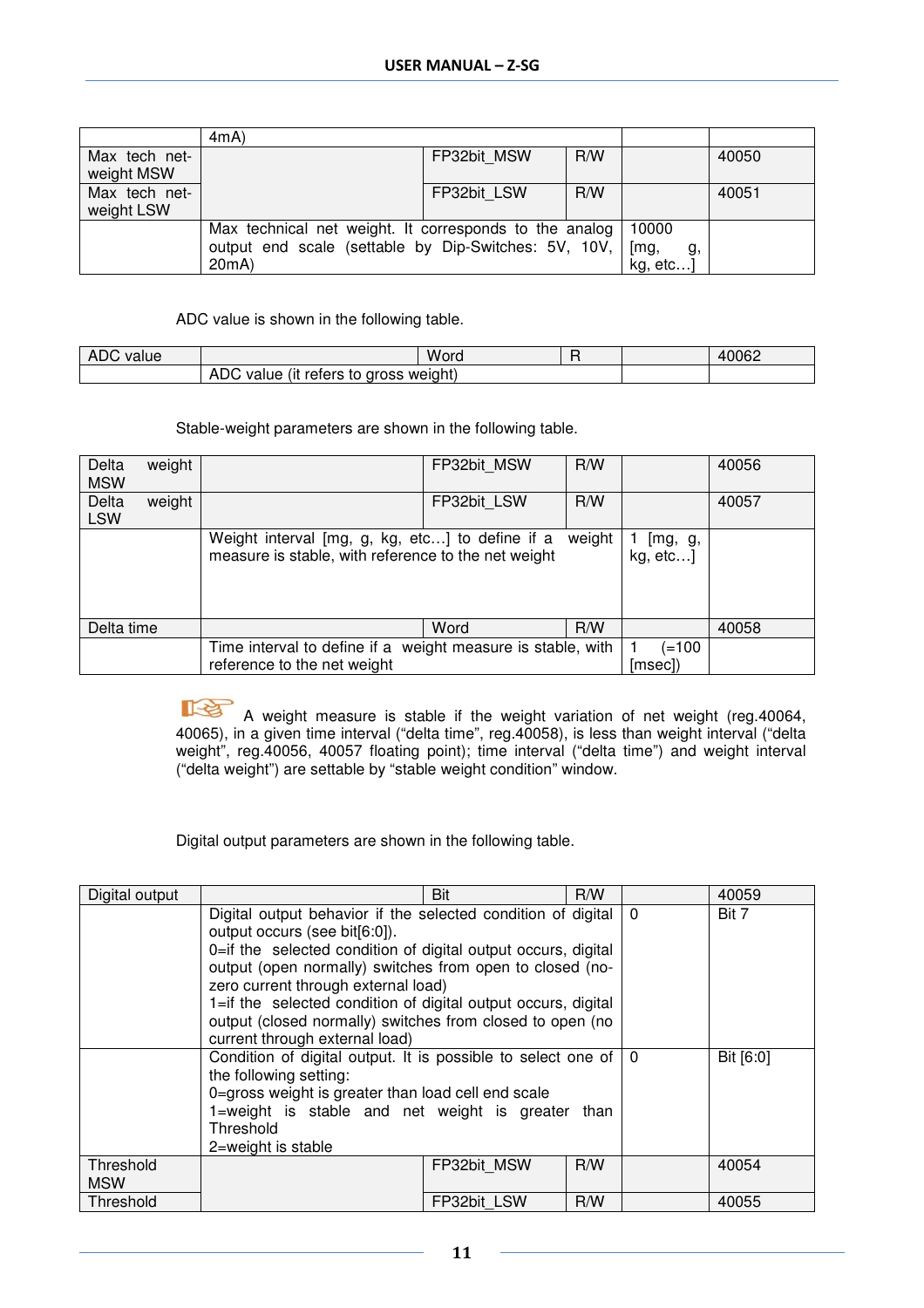| ∟SW |                                        |                                           |  |  |
|-----|----------------------------------------|-------------------------------------------|--|--|
|     | .<br>weigh.<br>(see<br>nei<br>ΩL<br>∈π | (6:0)<br>bit400.<br>$\tilde{\phantom{a}}$ |  |  |

### **5. Z-SG / Z-SG-L tarature using Modbus registers**

There are two alternative modalities to configure the module using the Modbus registers:

#### **CALIBRATION WITH KNOWN WEIGHT**



**Gross weight (tare + known weight) must not to exceed load cell end scale, to avoid serious damage to the cell.** 

#### **1) Power off the module before configuring it by Dip-Switches to avoid serious damage due to electrostatic discharges.**

2) Switch Dip-Switch SW2-1 as desired: "OFF"=digital input enabled, digital output disabled; "ON"=digital input disabled, digital output enabled

- 3) Switch Dip-Switches SW2-2 and SW2-3 as desired: see Dip-Switches table
- 4) Switch Dip-Switches SW2-4 to "OFF" and SW2-5 to "ON"
- 5) Switch Dip-Switches SW2-6 to "ON", SW2-7 to "ON", SW2-8 to "ON"
- 6) Power on the module
- 7) Write sensitivity value in reg. 40044, 40045 (FP)
- 8) Write known weight value in reg. 40048, 40049 (FP)
- 9) Reset the module (write 0xABAC=43948 in reg.40068)

New sensitivity and known weight are saved in Z-SG/Z-SG-L module.

- 10) Put the tare on the balance
- 11) Save the tare value in EEPROM memory (write 0xC2FA=49914 in reg.40068)
- 12) Put the known weight on the tare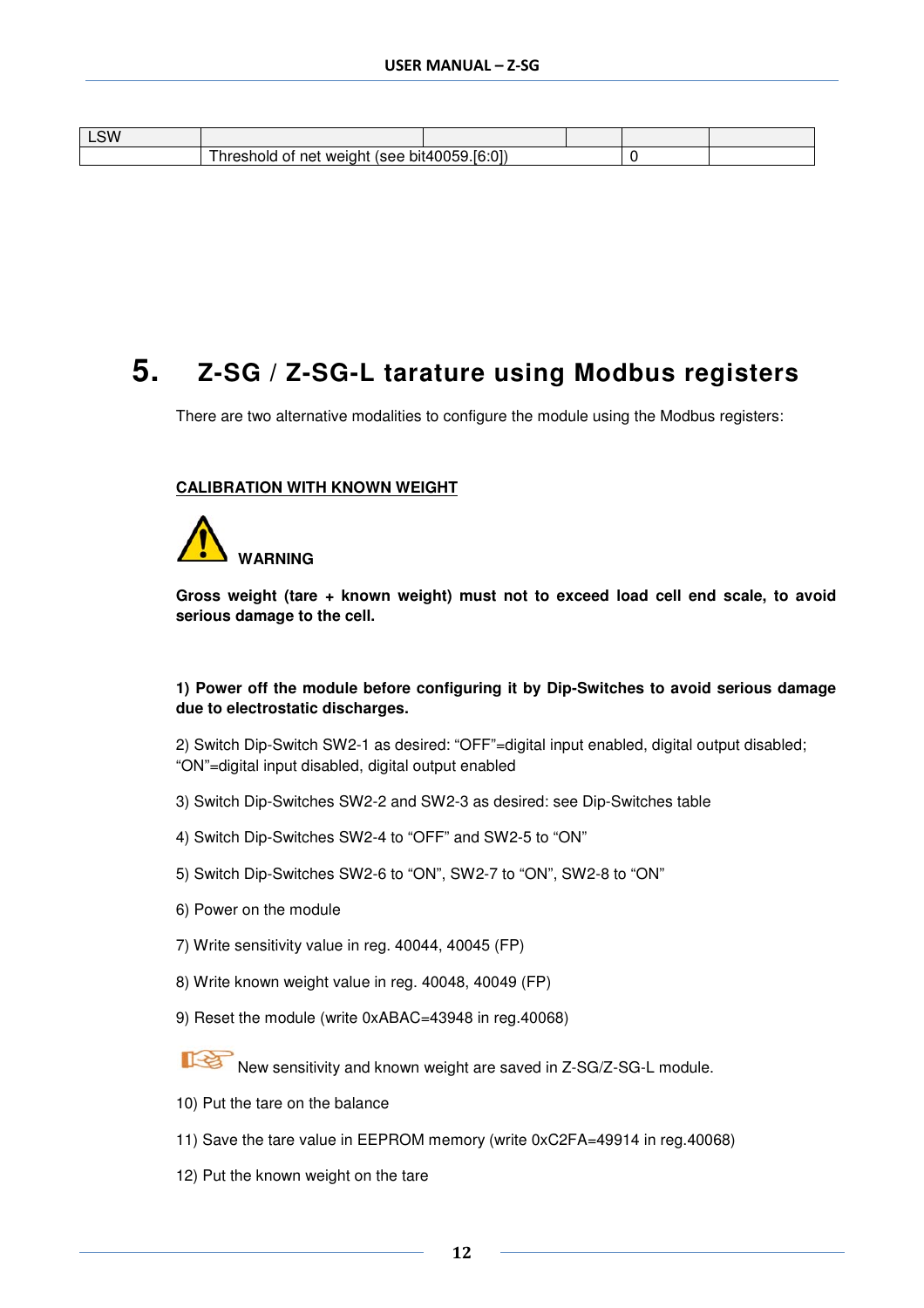13) Save the known weight in EEPROM memory (write 0xC60C=50700 in reg.40068)

### **FACTORY CALIBRATION**

### **1) Power off the module before configuring it by Dip-Switches to avoid serious damage due to electrostatic discharges.**

2) Switch Dip-Switch SW2-1 as desired: "OFF"=digital input enabled, digital output disabled; "ON"=digital input disabled, digital output enabled

- 3) Switch Dip-Switches SW2-2 and SW2-3 as desired: see Dip-Switches table
- 4) Switch Dip-Switches SW2-4 to "OFF" and SW2-5 to "OFF"
- 5) Switch Dip-Switches SW2-6 to "ON", SW2-7 to "ON", SW2-8 to "ON"
- 6) Power on the module
- 7) Write sensitivity value in reg. 40044, 40045 (FP)
- 8) Write load cell end scale in reg. 40046, 40047 (FP)
- 下径 New sensitivity and load cell end scale are saved in Z-SG / Z-SG-L module.
- 10) Put the tare on the balance
- 11) Save the tare value in EEPROM memory (write 0xC2FA=49914 in reg.40068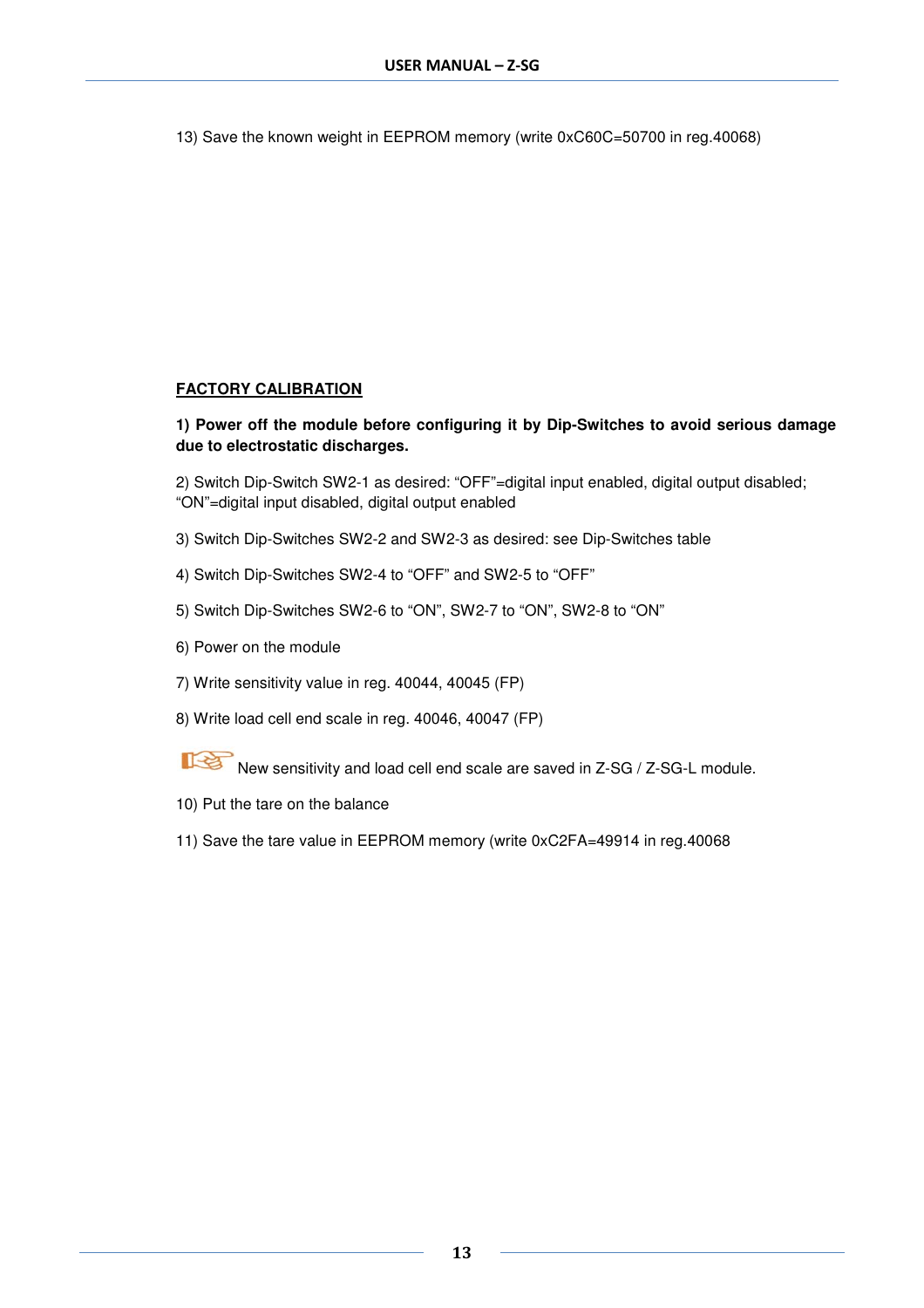### **6. Setting by calibration button**

There are two alternative modalities to configure the Z-SG / Z-SG-L module by calibration button (if the user has not a Personal Computer and has a known weight that corresponds to the analog output end scale).

### **CALIBRATION WITH KNOWN WEIGHT USING CALIBRATION BUTTON (DIGITAL INPUT CAN ALSO BE USED FOR Z-SG MODEL)**



**Gross weight (tare + known weight) must not to exceed load cell end scale, to avoid serious damage to the cell.** 

### **1) Power off the module before configuring it by Dip-Switches to avoid serious damage due to electrostatic discharges.**

2) Switch the Dip-Switches SW2-4 to "ON" and SW2-5 to "ON". In this way, setting by calibration button is possible.

3) Switch the Dip-Switch SW2-1 to "OFF". In this way, calibration with known weight using calibration button (or digital input) is possible.

4) Switch the Dip-Switches SW2-2 and SW2-3 as shown in Dip-Switches table, to select one of the possible modalities of analog output.

5) Switch the Dip-Switches SW2-6, SW2-7, SW2-8 to choose the load cell sensitivity (see Dip-Switch table)

6) Power on the module

7) Keep pushed the calibration button (or in alternative use digital input signal) until LED ERR is "ON"

- 8) Release the calibration button
- 9) Control that the LED ERR is flashing
- 10) Put the tare on the load cell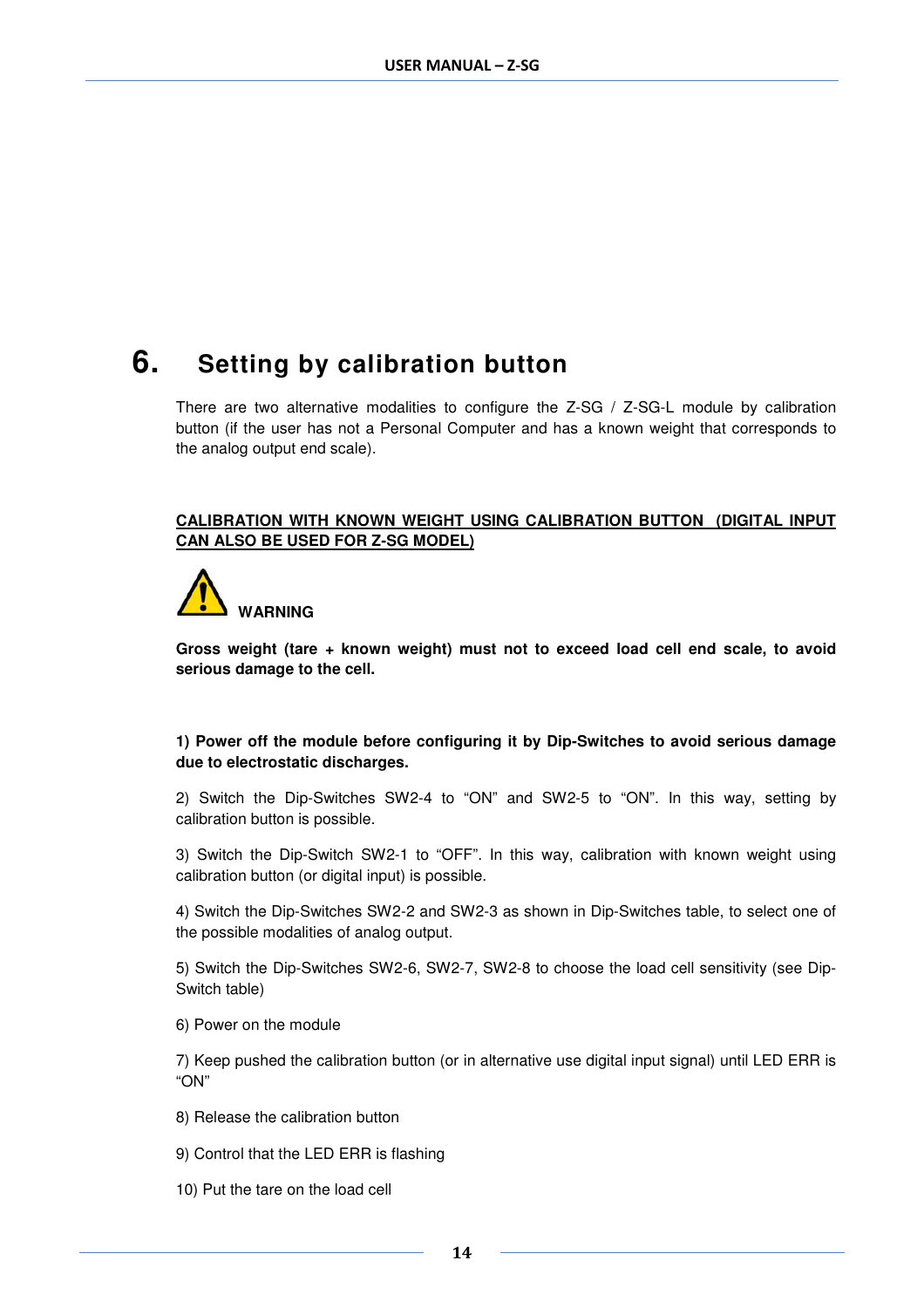11) Keep pushed the calibration button (or in alternative use digital input signal for Z-SG model) until LED ERR switches from flashing to "OFF"

The module has acquired the tare value.

12) Keep pushed the calibration button (or in alternative use digital input signal) until LED ERR is "ON"

- 13) Release the calibration button
- 14) Control that the LED ERR is flashing
- 15) Put the known weight on the tare

16) Keep pushed the calibration button (or in alternative use digital input signal) until LED ERR switches from flashing to "OFF"

哈 The module has acquired the known weight value.

17) Power off the module

18) Switch the Dip-Switches SW2-4 to "OFF" and SW2-5 to "ON". In this way, the module is calibrated.

19) Power on the module

When calibration procedure is ended, it is possible to calibrate by the digital input (only Z-SG model) or by calibration button (after switching SW2-1 to "OFF": digital input is enabled). If a digital signal commutation (from "0" to "1") occurs (through screw terminals 1-6), a tare value is saved in RAM memory. This value is erased if the module is power off or when a new digital signal commutation (from "0" to "1") occurs (through screw terminals 1-6).

If the module is power off during this procedure, calibration setting is lost. Restart the calibration procedure from the first point.

### **7. FACTORY CALIBRATION USING CALIBRATION BUTTON**



**Gross weight (tare + known weight) must not to exceed load cell end scale, to avoid serious damage to the cell.**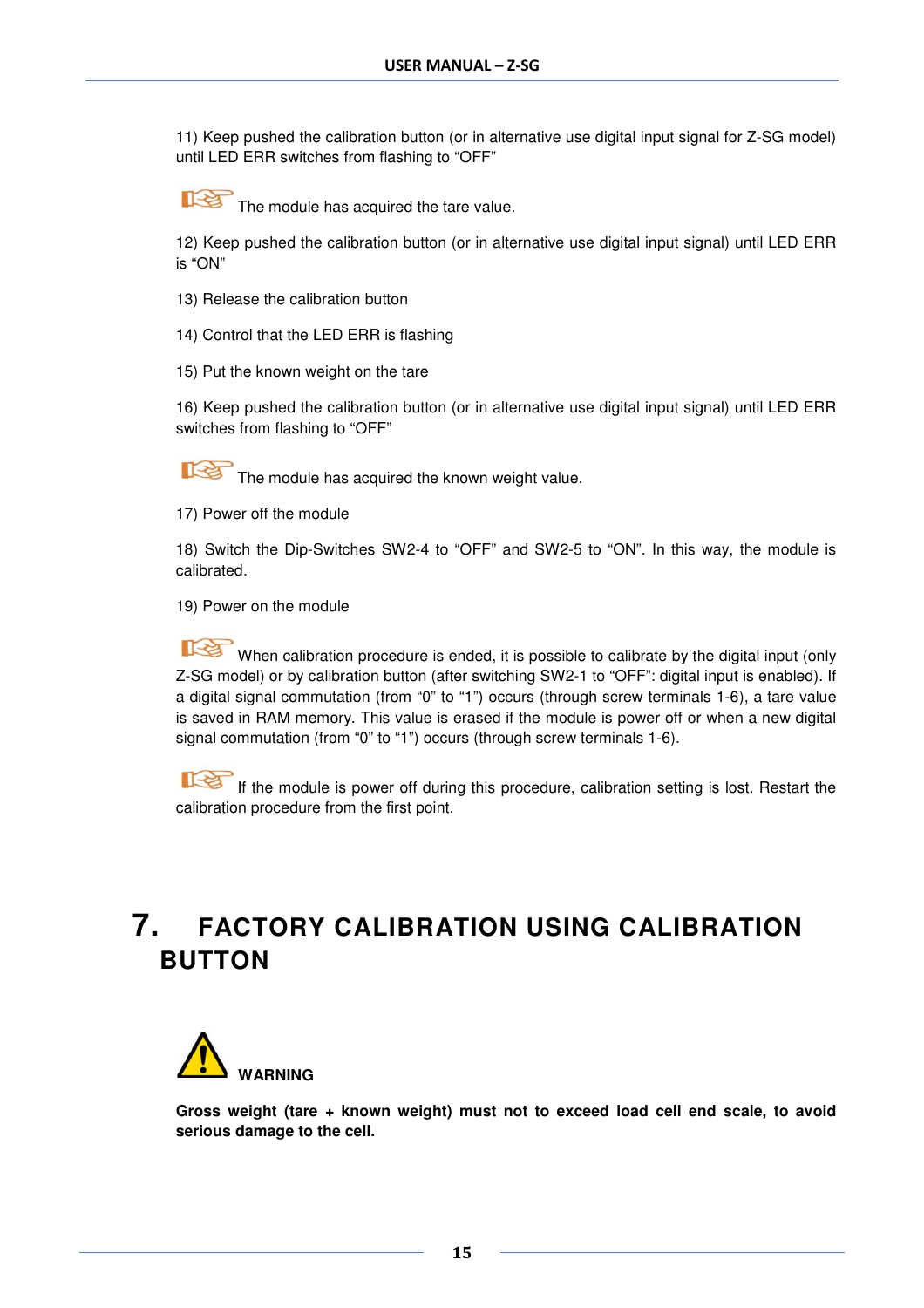### **1) Power off the module before configuring it by Dip-Switches to avoid serious damage due to electrostatic discharges.**

2) Switch the Dip-Switches SW2-4 to "ON" and SW2-5 to "OFF". In this way, factory calibration using calibration button (or digital input). It is possible to acquire tare value by digital input or calibration button.

3) Switch the Dip-Switch SW2-1 to "OFF". In this way, calibration button for digital input (used during calibration procedure) is enabled and it is possible to acquire tare value.

4) Switch the Dip-Switches SW2-2 and SW2-3 as shown in Dip-Switches table, to select one of the possible modalities of analog output.

5) Switch the Dip-Switches SW2-6, SW2-7, SW2-8 to choose the load cell sensitivity (see Dip-Switch table)

6) Power on the module

7) Put the tare on the load cell

8) Keep pushed the calibration button (or in alternative use digital input signal) until LED ERR is "ON"

The Z-SG / Z-SG-L module has acquired tare value: this value is saved in EEPROM (keep saved when the module is power off).

9) Power off the module

10) Switch the Dip-Switches SW2-4 to "OFF" and SW2-5 to "OFF". In this way, Z-SG / Z-SG-L module is calibrated.

11) Power on the module

When calibration procedure is ended, it is possible to calibrate the module by the digital input (only Z-SG model) or by calibration button (after switching SW2-1 to "OFF": digital input is enabled). If a digital signal commutation (from "0" to "1") occurs (through screw terminals 1-6), a tare value is saved in RAM memory. This value is erased if the module is power off or when a new digital signal commutation (from "0" to "1") occurs (through screw terminals 1-6).

If the module is power off during this procedure, calibration setting is lost. Restart the calibration procedure from the first point.

Analog output end scale is related to load cell end scale, with the following equation:

Real end scale = Load cell end scale – tare

#### Example:

If load cell end scale is equal to 50kg, tare is equal to 10kg and analog output scale range is 0..10V, real end scale is

Real end scale =  $50 - 10 = 40$ kg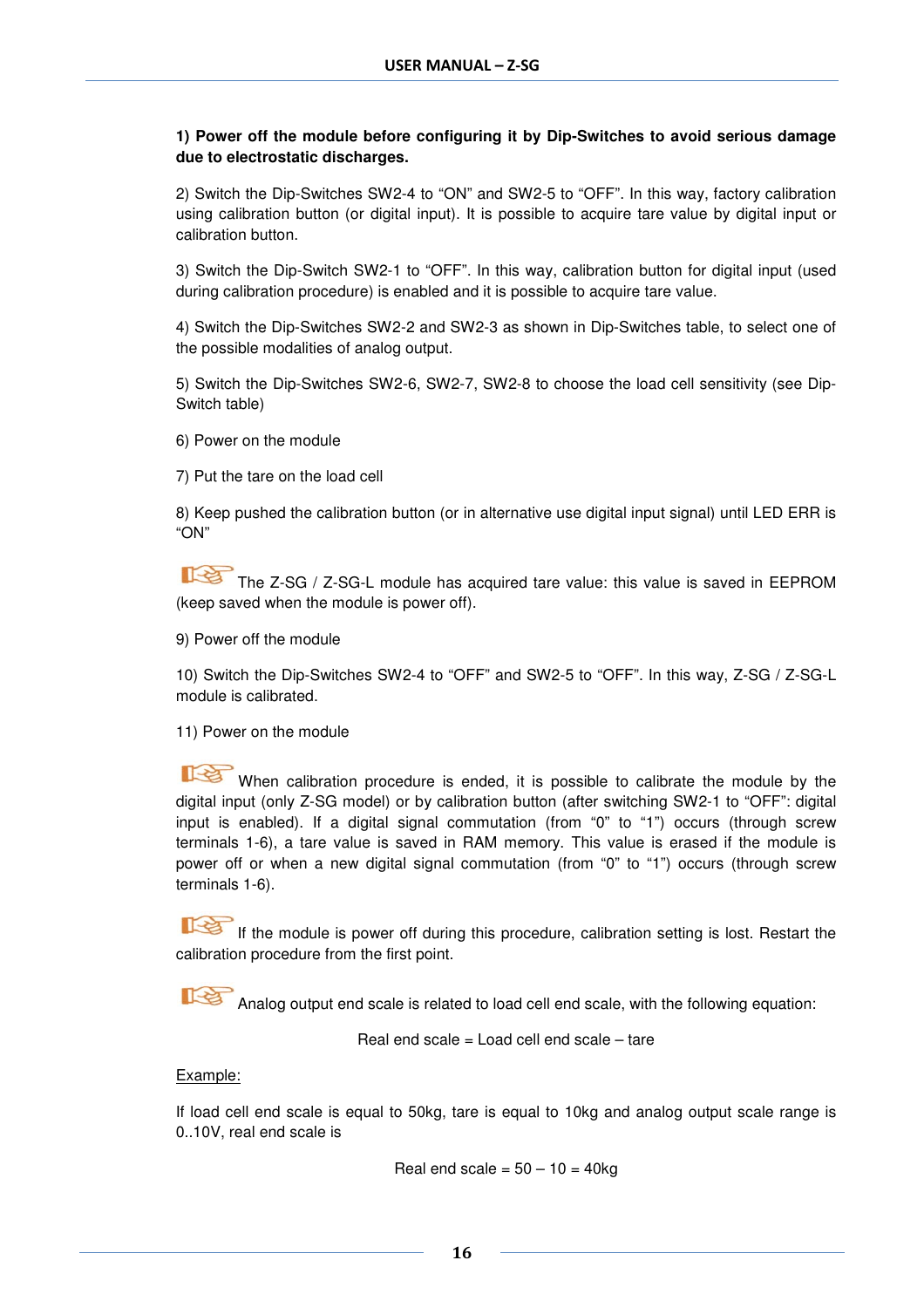If technical net weight is equal to real end scale, analog output will result

50kg - 10kg<br>50kg X 100=80%

and 80% corresponds to an analog output equal to 8V.

### **8. Remote Memorizing of the Tare**

| <b>Action</b>                                                                                                       | in Volatile<br><b>Memory</b> | <b>Memorizing Memorizing</b><br>in Non-<br><b>Volatile</b><br><b>Memory</b> | <b>Notes</b>                                                                                  |
|---------------------------------------------------------------------------------------------------------------------|------------------------------|-----------------------------------------------------------------------------|-----------------------------------------------------------------------------------------------|
| ON [<br>with<br><b>Digital Input</b>                                                                                |                              |                                                                             |                                                                                               |
| with ON<br><b>Digital Input</b>                                                                                     |                              |                                                                             | Only for Modes 2 or 4. Once the<br>tare has been saved, restart the<br>module in these modes. |
| with ON<br><b>Digital Input</b>                                                                                     |                              |                                                                             |                                                                                               |
| <b>Bit in reg. STATUS</b><br>with ON<br>or<br>Command 49594                                                         |                              |                                                                             |                                                                                               |
| <b>Bit in reg. STATUS</b><br>with $\circ \wedge \overset{4}{\Box} \overset{5}{\blacksquare}$<br>or<br>Command 49594 |                              |                                                                             |                                                                                               |
| Command: 49914 with ON                                                                                              |                              |                                                                             |                                                                                               |
| Command: 49914 with ON                                                                                              |                              |                                                                             |                                                                                               |

The memorizing of the tare may be perfomed in the following ways:

## **9. LEDs for signalling**

In the front-side panel there are 4 LEDs and their state refers to important operating conditions of the module.

| <b>LED</b> | <b>LED status</b>     | <b>Meaning</b>                                         |  |
|------------|-----------------------|--------------------------------------------------------|--|
| <b>PWR</b> | Constant light        | The power is on                                        |  |
| <b>ERR</b> | Blinking light        | See "Setting by calibration button"                    |  |
|            |                       | Turn off after 3   See "Setting by calibration button" |  |
|            | seconds               |                                                        |  |
| <b>RX</b>  | Constant light        | Verify if the bus connection is corrected              |  |
|            | <b>Blinking light</b> | The module received a data packet                      |  |